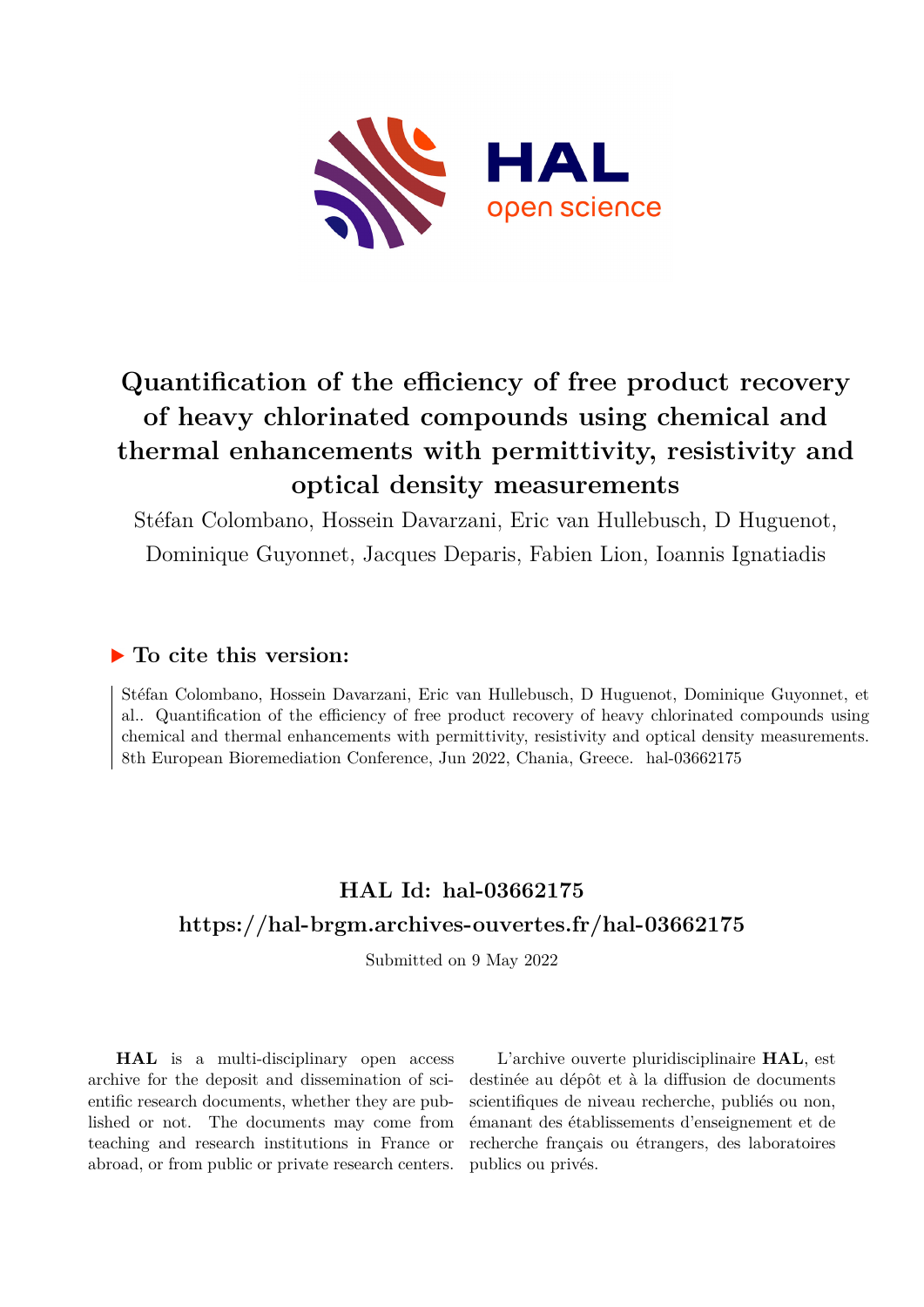## **QUANTIFICATION OF THE EFFICIENCY OF FREE PRODUCT RECOVERY OF HEAVY CHLORINATED COMPOUNDS USING CHEMICAL AND THERMAL ENHANCEMENTS WITH PERMITTIVITY, RESISTIVITY AND OPTICAL DENSITY MEASUREMENTS**

**S. Colombano<sup>1</sup> , H. Davarzani<sup>1</sup> , E.D. van Hullebusch2,3, D. Huguenot<sup>2</sup> , D. Guyonnet<sup>1</sup> , J. Deparis<sup>1</sup> , F. Lion**<sup>1</sup> , **I. Ignatiadis<sup>1</sup>**

<sup>1</sup> BRGM, French Geological Survey, Water, Environment, Process Development and Analysis Division, 3 avenue Claude Guillemin, 45060 Orléans cedex 2, France

<sup>2</sup> Université Université Gustave Eiffel, Laboratoire Géomatériaux et Environnement (LGE), EA4508, UPEM, 77454 Marne-la-Vallée, France

<sup>3</sup> Institut de Physique du Globe de Paris, Université Paris Cité, UMR 7154, CNRS, F-75005, Paris, France

*Corresponding authors email:* [s.colombano@brgm.fr](mailto:s.colombano@brgm.fr) and i.ignatiadis@brgm.fr

#### **ABSTRACT**

#### **Background information**

Recovery of chlorinated solvents (CSs) as a free product is mainly based on the pumping and pumping/skimming approach. However, this technique is time consuming and does not allow significant recovery of CSs in the form of free product and its associated dissolved emissions. Our study focuses on the beneficial effects of thermal and chemical enhancements for recovering free product composed of heavy chlorinated compounds (Hexachlorobutadiene, Hexachloroethane, Perchloroethylene, Pentachlorobenzene, Trichloroethylene,…).

#### **Main results**

Drainage-imbibition experiments were performed in 1D Cells with 0.1 and 0.5 mm glass beads (GB). The experimental data were modeled with the van Genuchten-Mualem (VGM) capillary pressure-saturation function. Parameters α and n, as well as residual and irreducible saturations (S<sub>m</sub> and S<sub>rw</sub>), were obtained in order to use them during multiphase flow modeling.

Four surfactants (SDBS, Aerosol MA-80, Triton X-100 and Tween 80) were tested at their critical micelle concentration (CMC). The best recovery yield was obtained with SDBS: 27.6% for 0.5 mm GB and 46.3% for 0.1 mm GB. Experiments with thermal enhancement were also performed at 50°C, however, no significant improvement in the CSs recovery yield was achieved  $^3$ .

The drainage-imbibition experiments were continuously monitored by electrical resistivity, permittivity and optical density methods. With these methods, it was aimed to verifiy if  $S<sub>m</sub>$  could be indirectly estimated in order to use these monitoring methods during the tests performed with the 1D columns and 2D tanks <sup>b</sup>.

The estimation of residual saturations with permittivity fits well with the CRIM model (less than 8% difference). In contrast, the Archie's law used to model variations in resistivity as a function of water saturation  $(S_w)$  variations may overestimate the experimetal data by a factor of 2.

It is possible to monitor the variations of  $S_w$  and to quantify  $S_m$  taking into account factors of corrections for permittivity and resistivity. These factors were quantified according to  $S_{w}^{\;\;\:c}$ .

Optical density monitoring shows that S<sub>rn</sub> can be accurately estimated with a linear relation (R<sup>2</sup> = 0.98).

The tests in 1D columns made it possible to fit the two-phase flow model and to confirm the accuracy of indirect monitoring (permittivity, resisitivity and optical density)<sup>b</sup>.

The pumping experiments in 2D tanks provide (using indirect monitoring approaches) estimations of the radius of influence (ROI) and of the optimal pumping flow rate (PFR). The ROI of pumping increases significantly with the thermal and chemical enhancements (e.g., it increases two-fold using surfactants). On the other hand, at higher PFRs, the beneficial effect of enhancement is less significant.

Based on the experimental data, it was possible to calibrate numerical model of two-phase flow in porous media (using COMSOL Multiphysics®). In particular, the model can predict the displacement of the water-DNAPL interface <sup>b,d,e</sup>.